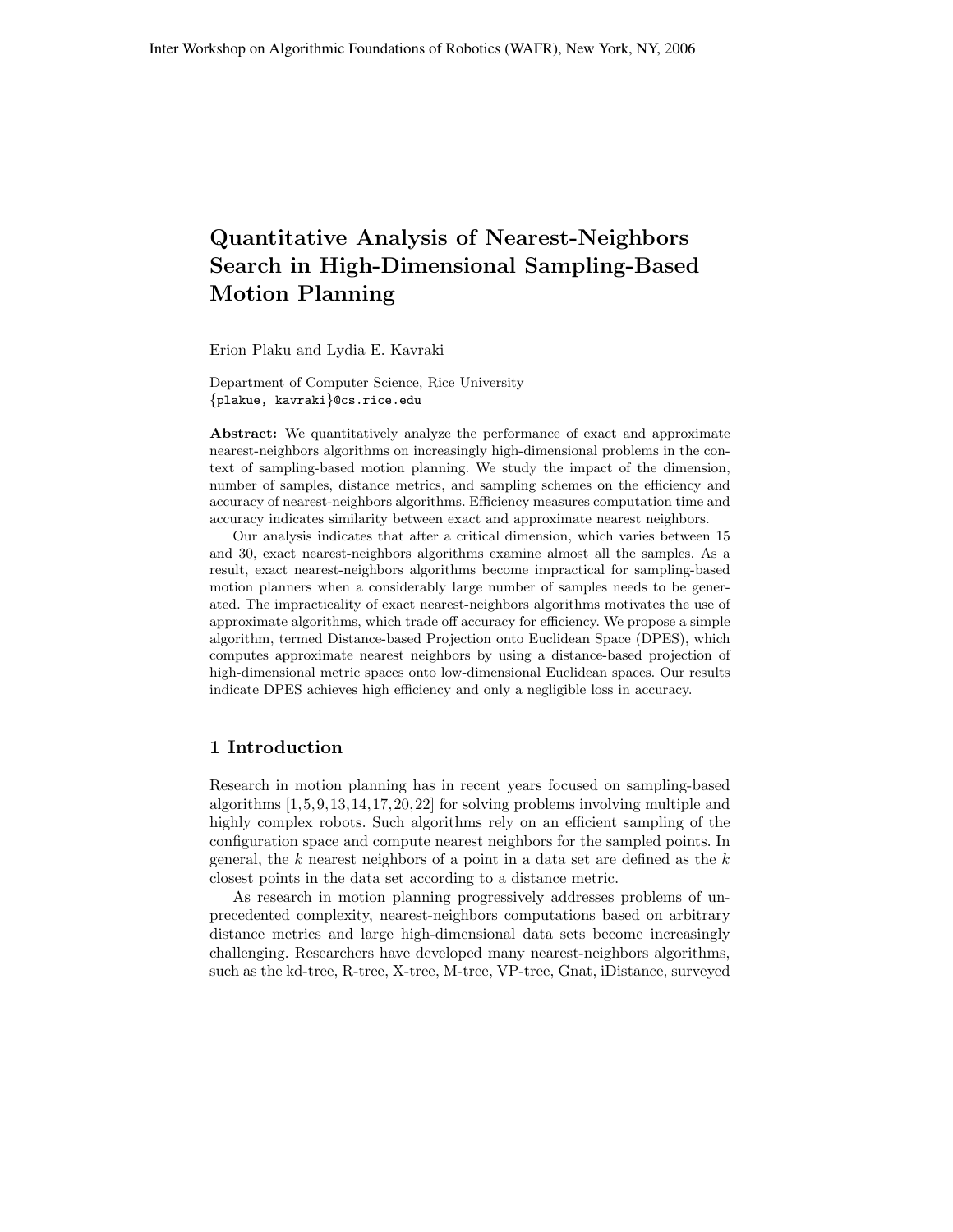## 2 Erion Plaku and Lydia E. Kavraki

in [7,10,11], and others [3]. Analysis has shown that for certain distance metrics and data distributions, the computational efficiency of such algorithms decreases as the dimension increases  $[4, 6, 12, 18, 23]$ . As summarized in  $[15]$ , although the nearest neighbor of a point according to  $L_2$  from an n-point ddimensional data set can be computed in  $O(d^{O(1)} \log n)$  time, the associated  $n^{O(d)}$  space requirement is impractical. Reducing the space requirement to what is practical, i.e.,  $O(dn)$ , increases the query time to  $\min(2^{O(d)}, dn)$ . In fact, after a critical dimension, the brute-force linear method, which examines the entire data set, is computationally faster than other exact nearestneighbors algorithms. The work in [23] shows 610 as the theoretical bound on the critical dimension for  $L_2$  and uniformly distributed points in  $[0, 1]^d$ . The experiments in [23] however indicate 10 as the critical dimension, a much lower estimate than the theoretical bound. In [4,12], the critical dimension is estimated between 10–15 for  $L_p$  and several synthetic and image data sets.

Another viable approach for nearest-neighbors computations is to use approximate algorithms which trade off accuracy for efficiency [2, 10, 19, 21], where accuracy indicates similarity between exact and approximate nearest neighbors. As summarized in [15], in the case of  $L_2$ , approximate nearest neighbors can be computed probabilistically in  $dn^{1/1+\epsilon}$  time and  $O(dn)$  space or deterministically in  $(d \log n/\epsilon)^{O(1)}$  time and  $n^{1/\epsilon^{O(1)}}$  space. Such algorithms gain efficiency by projecting the data set onto low-dimensional spaces and achieve high accuracy when the projection results in low distortion of distances. The computational advantages of approximate nearest-neighbors algorithms are more evident when the dimension d of the data set is high. The problem however remains challenging for general metrics. As summarized in [16], any *n*-point metric space can be projected onto  $\mathbb{R}^{O(\log^2 n)}$  with only  $O(\log n)$  distortion. However, solving high-dimensional motion planning problems requires generating millions of samples, which makes  $O(\log^2 n)$  impractical. By increasing the distortion to  $O(n^{2/d} \log^{3/2} n)$ , and thus reducing the accuracy, any n-point d-dimensional metric space could be projected onto  $\mathbb{R}^d$ . Therefore, the efficiency or accuracy of approximate nearest-neighbors algorithms is typically reduced when general metrics are used instead of  $L_2$ .

The analysis of nearest-neighbors algorithms generally assume a uniform distribution of points and the use of  $L_2$ . In motion planning, the distribution is impacted by the sampling scheme. Samples satisfy certain criteria, such as representing collision-free configurations, and, consequently, the distribution is usually non-uniform. Furthermore, distances between configurations are not necessarily defined by  $L_2$ , but instead attempt to capture the success of the local planner. Motion planners therefore exhibit a degree of flexibility which can be exploited to compute approximate instead of exact nearest neighbors. Research in [22] shows that in certain high-dimensional problems using random neighbors actually improves the performance of motion planners. Therefore, an understanding of the impact of these factors on the efficiency and accuracy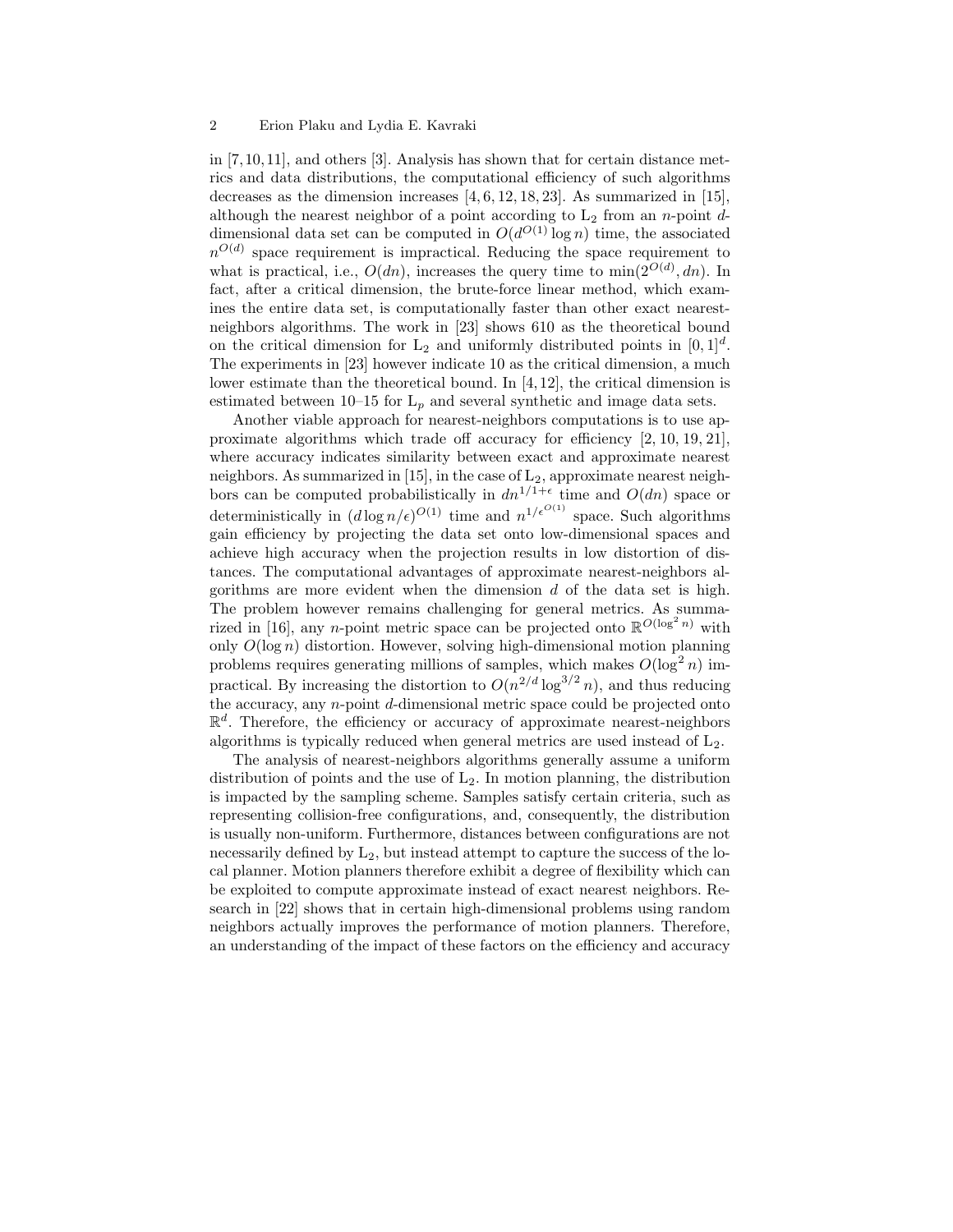of nearest-neighbors algorithms employed by motion planners could provide valuable insight in addressing high-dimensional motion planning problems.

In this work, we quantitatively analyze exact and approximate nearestneighbors algorithms in the context of high-dimensional sampling-based motion planning. We focus on roadmap-based algorithms, such as the Probabilistic RoadMap (PRM) method with uniform [17], bridge [13], Gaussian [5], and obstacle [1] sampling, and tree-based algorithms, such as the Rapidlyexploring Random Tree (RRT) [20] and the Expansive-Spaces Tree (EST) [14].

We address the following questions: (i) under what conditions, if any, should motion planners use the brute-force linear method instead of other exact nearest-neighbors algorithms? (ii) do approximate nearest-neighbors algorithms compute more efficiently nearest neighbors that are similar to exact nearest neighbors on high-dimensional motion planning problems? We study the impact of the dimension, number of samples, distance metrics, and sampling schemes on the efficiency and accuracy of nearest-neighbors algorithms.

Our analysis indicates that after a critical dimension the brute-force linear method is computationally more efficient than other exact nearest-neighbors algorithms. The critical dimension however depends on the number of samples, distance metric, and sampling scheme. We present results that quantify these dependencies.

Motivated by the impracticality of exact nearest-neighbors algorithms, we propose the use of approximate algorithms for the computation of neighbors in high-dimensional motion planning problems. In this work, we develop a simple algorithm, termed Distance-based Projection onto Euclidean Space (DPES), which computes approximate nearest neighbors by projecting highdimensional metric spaces onto low-dimensional Euclidean spaces. The projection is based on distances between a set of selected points and points in the data set. Our experiments indicate DPES achieves high computational efficiency and only a negligible loss in accuracy.

The rest of the paper is organized as follows. In Sect. 2 we describe the methodology we use in our analysis and the DPES algorithm. In Sect. 3 we describe the experimental setup. In Sect. 4 we present the results of our analysis of nearest-neighbors algorithms. We conclude in Sect. 5 with a discussion.

## 2 Methods

In this section, we describe the nearest-neighbors algorithms we use in this paper including DPES. We also outline the motion planners and distance metrics we use in this study. We denote the data set, number of nearest neighbors, and distance metric by S, k, and  $\rho: S \times S \to \mathbb{R}^{\geq 0}$ , respectively.

#### 2.1 Exact k Nearest-Neighbors Algorithms

We define the k nearest neighbors (kNN) of a point  $s_i \in S$ , denoted by  $NN<sub>S</sub>(s<sub>i</sub>, k)$ , as the k closest points to  $s<sub>i</sub>$  from  $S - \{s<sub>i</sub>\}$  according to  $\rho$ .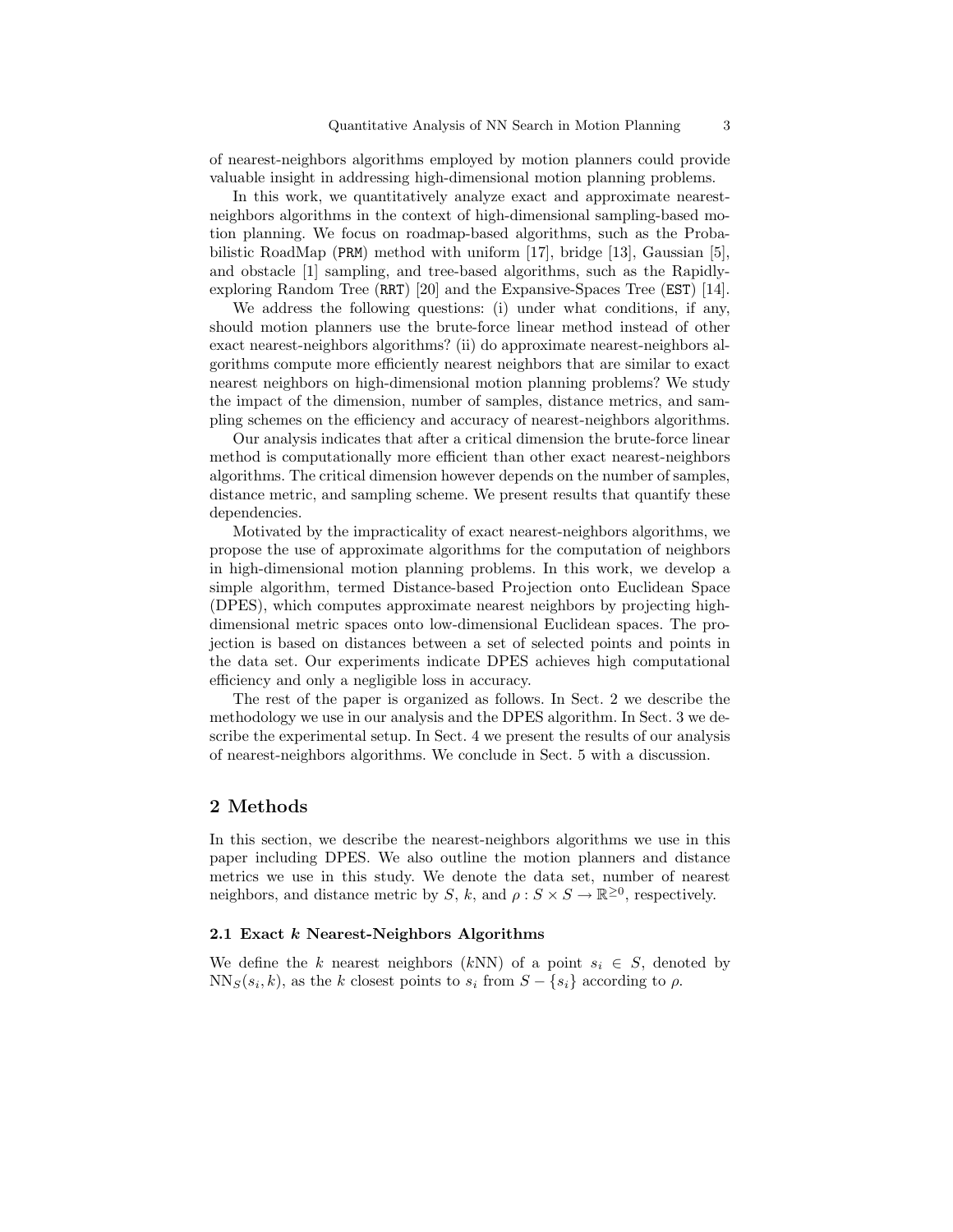**Linear** This is a brute-force approach which resolves  $NN_S(s_i, k)$  by computing the distance from  $s_i$  to each point in S. The Linear method provides the basis for the comparison with other more sophisticated kNN algorithms.

**Gnat** Gnat  $[7]$  constructs a tree recursively by partitioning S into smaller sets and associating each set with a branch in the tree. Gnat then uses the triangle inequality to prune certain branches of the tree in order to compute kNN more efficiently. We choose Gnat in our analysis, since the results in [7] and our experiments in the context of motion planning with several kNN algorithms, such as kd-tree, M-tree, VP-tree, [3], etc., indicate Gnat to be more efficient especially on large data sets and metric spaces.

#### 2.2 Approximate k Nearest-Neighbors Algorithms

We define approximate k nearest neighbors (kANN) of a point  $s_i \in S$ , denoted by  $\text{ANN}_S(s_i, k)$ , as a subset of  $S - \{s_i\}$  of cardinality k that according to certain measures is similar to  $NN<sub>S</sub>(s<sub>i</sub>, k)$ .

**Random** This method selects  $S' \subset S$  uniformly at random,  $|S'| \gg k$ , and computes  $\text{ANN}_S(s_i, k)$  as  $\text{NN}_{S'}(s_i, k)$ . Random provides a basis for evaluating the quality of other kANN algorithms.

Distance-based Projection onto Euclidean Space (DPES) Our kANN algorithm is based on projecting each point  $s_i \in S$  to a point  $v(s_i) \in \mathbb{R}^m$ , for some fixed  $m > 0$ . We then use  $L_2$  to define distances between projected points and compute  $\text{ANN}_S(s_i, k)$  as

$$
\text{ANN}_S(s_i, k) = \{s' : v(s') \in \text{NN}_{V(S)}(v(s_i), k)\}, \quad V(S) = \{v(s_i) : s_i \in S\}.
$$

We thus compute  $\text{ANN}_S(s_i, k)$  according to the distance metric  $\rho$  by computing  $NN_{V(S)}(v(s_i), k)$  according to L<sub>2</sub>. Any kNN data structure A can be used to compute  $NN_{V(S)}(v(s_i), k)$ . DPES supports dynamic addition and removal of points. When a point  $s$  is added to or removed from  $S$ , the corresponding projection  $v(s)$  is added to or removed from A, respectively.

We obtain the projection by selecting m pivots  $\{p_1, p_2, \dots, p_m\} \subset S$  and setting each  $v(s_i) \in \mathbb{R}^m$  to  $v(s_i)[j] = \rho(s_i, p_j)$ ,  $1 \leq j \leq m$ . We select  $p_1$ uniformly at random in S and each  $p_j$ ,  $2 \leq j \leq m$ , as the point in S that maximizes  $\min_{i=1}^{j-1} \rho(p_i, p_j)$ . The objective is to select pivots that preserve relative distances between points in S when projected onto  $\mathbb{R}^m$ , e.g., projections of points in S that are close according to  $\rho$  should be close according to  $L_2$ .

DPES has certain computational advantages. The projection of S onto  $\mathbb{R}^m$ greatly improves the efficiency, since, as shown in Sect. 4.2, typically fewer distance evaluations are necessary for computing nearest neighbors. In addition, evaluating  $L_2$  is more efficient than evaluating distance metrics commonly used in motion planning, such as those in Sect. 2.3.

**Quality Evaluation** We determine the quality of  $\text{ANN}_S(s_i, k)$  by using two common measures based on distances between points in  $\text{ANN}_S(s_i, k)$  and  $NN<sub>S</sub>(s<sub>i</sub>, k)$ . Similar to [10], we use the ratio of false dismissals:

<sup>4</sup> Erion Plaku and Lydia E. Kavraki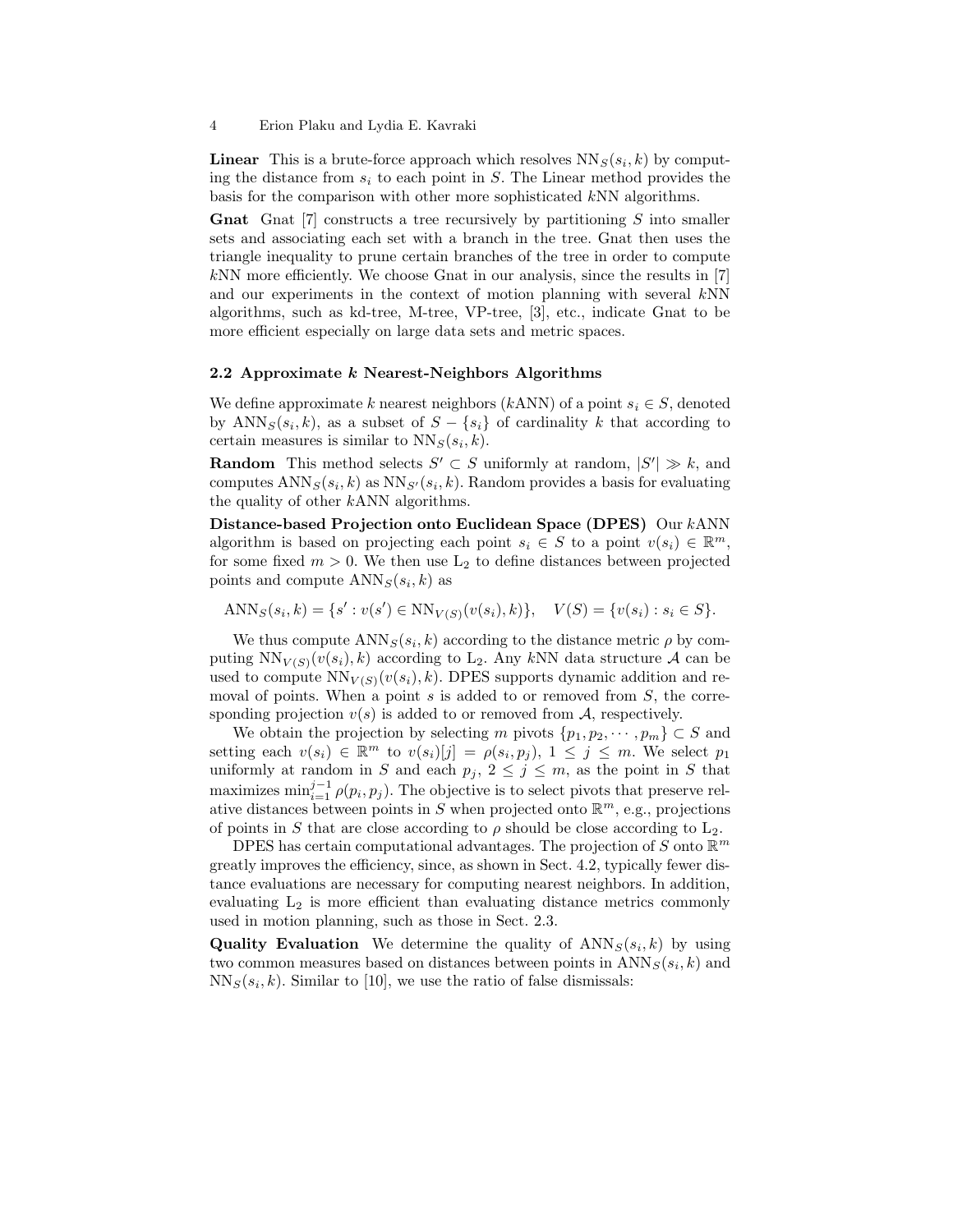Quantitative Analysis of NN Search in Motion Planning 5

$$
\text{rfd}_{\epsilon} = \frac{1}{k} \sum_{s \in \text{ANN}_S(s_i, k)} \begin{cases} 1, & \rho(s, s_i) > (1 + \epsilon) \max_{s' \in \text{NN}_S(s_i, k)} \rho(s_i, s'), \\ 0, & \text{otherwise.} \end{cases}
$$

The rfd<sub>e</sub> error,  $\epsilon \geq 0$ , indicates the fraction of points in  $\text{ANN}_S(s_i, k)$  that are  $(1 + \epsilon)$ -times farther away from the k-th nearest neighbor of  $s_i$ . Note however that some  $s', s'' \in \text{ANN}_S(s_i, k)$  could contribute the same value to rfd<sub>e</sub> even when  $\rho(s', s_i) \gg \rho(s'', s_i)$ . Thus, two different sets could have the same rfd<sub>e</sub> value even when points in one set are farther away from  $s_i$  than points in the other set. Therefore, as in [10], we also use the ratio of distance errors:

$$
\mathrm{rde} = 1 - \sum_{s \in \mathrm{NN}_S(s_i, k)} \rho(s, s_i) / \sum_{s \in \mathrm{ANN}_S(s_i, k)} \rho(s, s_i).
$$

The range of rfd<sub> $\epsilon$ </sub> and rde is [0, 1] and smaller values indicate high quality.

#### 2.3 Sampling-Based Motion Planning and Distance Metrics

In this study, we use roadmap-based algorithms, such as PRM with uniform (PRMu) [17], bridge (PRMb) [13], Gaussian (PRMg) [5], and obstacle (PRMo) [1] sampling, and tree-based algorithms, such as bi-directional RRT [20] and EST [14]. We follow standard implementations as in [9, 22]. We consider problems with multiple robots moving freely in 2D or 3D workspaces with static obstacles. We gradually increase the number of robots until we reach the critical dimension. We create data sets using configurations of the roadmap in PRM and the initial tree in RRT and EST.

In 2D workspaces, we use  $\rho_{SE(2)}$ , the geodesic distance in SE(2) [8], as the distance between any two single robot configurations  $a$  and  $b$ , i.e., length of shortest path in SE(2) from a to b. We also use  $\rho_{wSE(2)}$ , which weighs, as discussed below, the geodesic distances in  $\mathbb{R}^2$  and  $SO(2)$ . Similarly, in 3D workspaces, we use  $\rho_{SE(3)}$  [8], the geodesic distance in SE(3), and  $\rho_{wSE(3)}$ , which weighs the geodesic distances in  $\mathbb{R}^3$  and SO(3). We also use  $\rho_{L_2}$ , which approximates the volume of the workspace region swept by the robot [9] . We experimented with several weighting schemes for  $\rho_{wSE(2)}$  and  $\rho_{wSE(3)}$ , but found little variation in the results of nearest-neighbors algorithms. Therefore in this study we set the weights to one. In the case of multiple robots, we sum up  $\rho_{SE(2)}$ ,  $\rho_{wSE(2)}$ ,  $\rho_{SE(3)}$ ,  $\rho_{wSE(3)}$ , and  $\rho_{L_2}$  distances between configurations for each robot to obtain  $\rho_{SE(2)}^*$ ,  $\rho_{wSE(2)}^*$ ,  $\rho_{SE(3)}^*$ ,  $\rho_{wSE(3)}^*$ , and  $\rho_{L_2}^*$ , respectively.

# 3 Experimental Setup

Data Sets We use 2D and 3D workspaces, shown in Fig. 1, that provide a representative benchmark for motion planners. The "maze2d" workspace is a 2D maze, as in Fig. 1(a). Robots must move from one of the borders of the maze to the opposite border. The "narrow2d" workspace has several narrow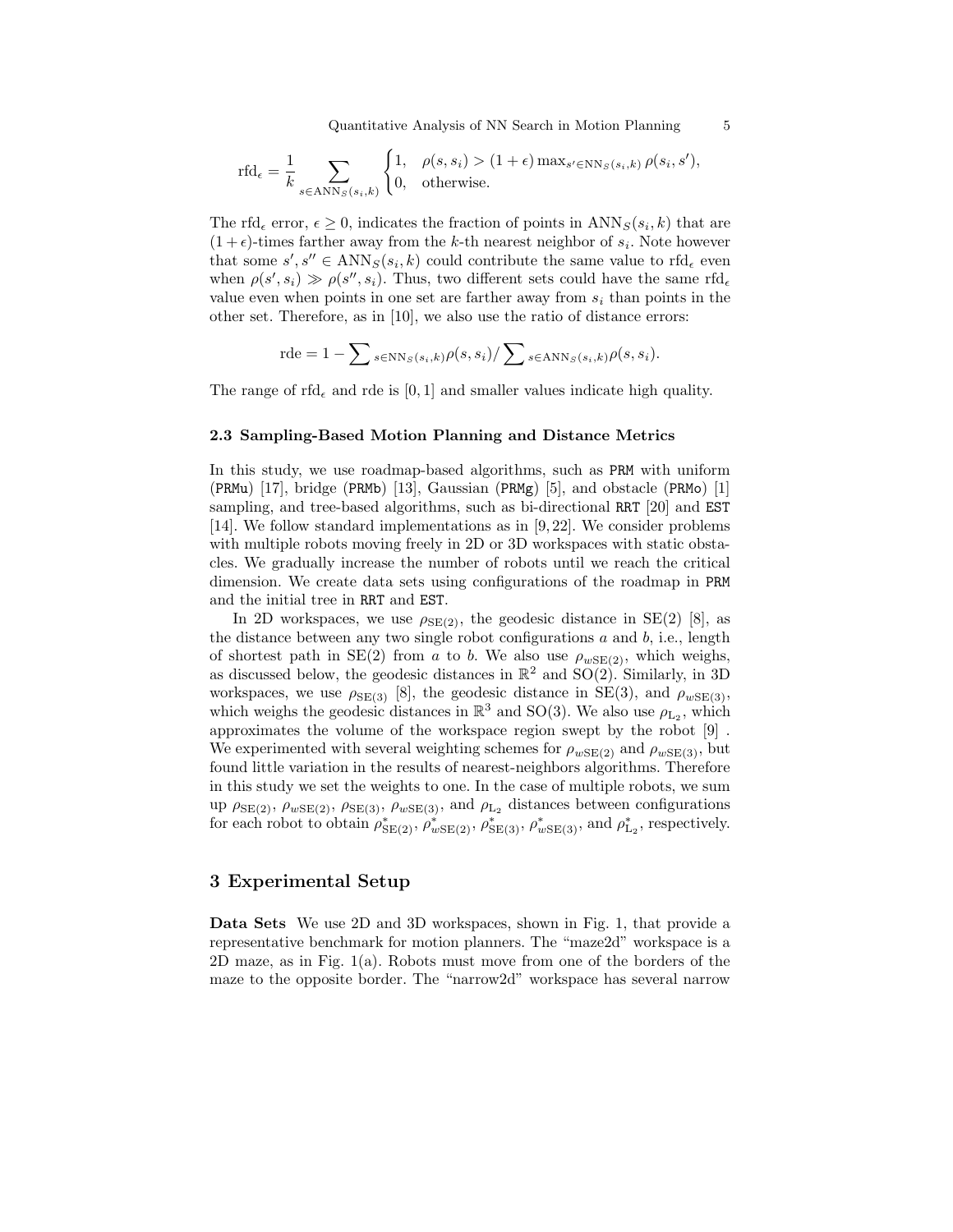

Fig. 1. Workspaces. (a), (b) The black and gray polygons indicate obstacles and robots, respectively.  $(c), (d), (e)$  In the 3D workspaces, robots consist of 3D renderings of English letters and the  $i$ -th robot corresponds to the  $i$ -th letter.

Table 1. Summary of data sets.

| motion planner         | PRM uniform, bridge, Gaussian, obstacle, RRT, EST |                                                                      |  |  |  |  |  |  |
|------------------------|---------------------------------------------------|----------------------------------------------------------------------|--|--|--|--|--|--|
| number of points $(n)$ | 10000, 50000, 100000                              |                                                                      |  |  |  |  |  |  |
| workspace              | maze2d, narrow2d                                  | maze3d, cons3d                                                       |  |  |  |  |  |  |
| distance               | $\rho^*_{SE(2)}, \rho^*_{wSE(2)}$                 | $\rho^*_{\text{SE}(3)}, \rho^*_{w\text{SE}(3)}, \rho^*_{\text{L}_2}$ |  |  |  |  |  |  |
| dimension $(d)$        | $3, 6, 9, \ldots, 60$                             | $6, 12, 18, \ldots, 60$                                              |  |  |  |  |  |  |

passages, as in Fig. 1(b). Robots must move from the left side to the right side of the box. In the 3D workspaces, robots are objects in the shape of letters, as in Fig. 1(c). The "maze3d" workspace is a 3D maze, as in Fig. 1(d). Robots must move from one corner of the maze to the other and always remain inside the maze. The "cons3d" workspace has ten consecutive walls each with a small hole, as in Fig. 1(e). Robots must move through all the ten holes.

We created many data sets as summarized in Table 1. We use  $1, 2, \ldots, 20$ and  $1, 2, \ldots, 10$  robots in each 2D and 3D workspace to obtain configurations with  $3, 6, \ldots, 60$  and  $6, 12, \ldots, 60$  dimensions, respectively. As an example, a 60-dimensional "maze3d" problem is obtained by placing 10 robots, consisting of 3D renderings of letters A through I as in Fig.  $1(c)$ , in the "maze3d" workspace. We note that the choice of letters for the robots does not affect the results of our experiments. For each dimension, we generate data sets with 10000, 50000, and 100000 points. For each dimension and number of points, we use each motion planner to generate data sets using  $\rho_{SE(2)}^*$  and  $\rho_{wSE(2)}^*$  in each 2D workspace and  $\rho_{\rm SE(3)}^*$ ,  $\rho_{wSE(3)}^*$ , and  $\rho_{\rm L_2}^*$  in each 3D workspace. During data generation, each motion planner uses Linear for the kNN computations.

Experiments For each data set, we use Gnat and Linear to compute kNN queries and DPES and Random to compute kANN queries for various values of  $k \in \{15, 45, 150\}$ . We report only results obtained for  $k = 45$ , since the results for the other values of  $k$  are similar. In each case, we measure the time and distance evaluations required to compute nearest neighbors of a point  $s \in S$  selected uniformly at random. In addition, for kANN algorithms, we measure the rfd<sub> $\epsilon$ </sub>,  $\epsilon \in \{0.00, 0.05, 0.10\}$ , and rde errors. We obtain averages of these quantities by repeating the above step 100 times. We choose  $|S'|$  such that the running time of Random is the same as that of DPES.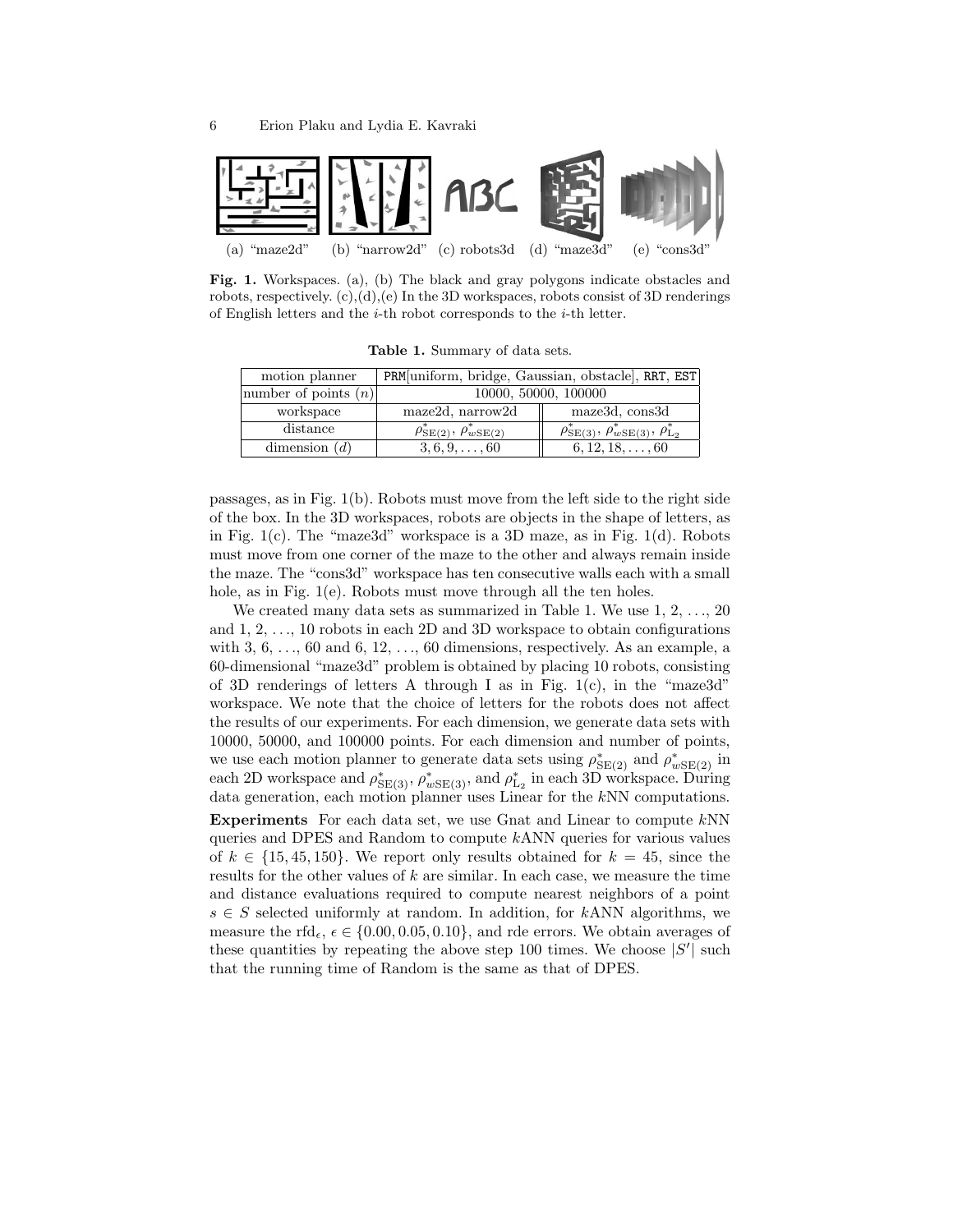Platform We utilized three high-performance computing clusters, Rice Terascale Cluster, PBC Cluster, and Rice Cray XD1 Cluster ADA.

## 4 Results

We compare the computational efficiency of Gnat and DPES relative to Linear for kNN and kANN computations, respectively. We also focus on the accuracy of DPES and Random. The use of Linear and Random provides a normalization of the results obtained for data sets generated using various motion planners, distance metrics, number of points, dimensions, and workspaces. We present results for "maze2d" and "maze3d" workspaces, since the correlation with results for "narrow2d" and "cons3d" workspaces is above  $90\%$ .

#### 4.1 Exact k Nearest-Neighbors Algorithms

We compare Gnat to Linear for various distance metrics.

Using  $\rho_{SE(2)}^*$  We present the results in Fig. 2. These results are indicative of other distances and illustrate general trends observed in kNN algorithms. We indicate the workspace, motion planner, distance metric, and number of points at the top and legend of each figure. In Fig. 2(a), we compare the computation time of Gnat relative to Linear on data sets generated using PRM with uniform sampling. We observe that Gnat is more efficient than Linear on low-dimensional data sets. The efficiency of Gnat increases even more when the number of points increases. However, as the dimension increases, the efficiency of Gnat deteriorates rapidly. In fact, after a certain dimension,  $d > 18$ , Gnat is even less efficient than Linear.

In Fig. 2(b), we focus on the number of distance evaluations. We observe trends similar to Fig.  $2(a)$ . We note that Gnat evaluates far fewer distances than Linear on low-dimensional data sets, especially on large low-dimensional data sets. However, as in Fig.  $2(a)$ , the number of distance evaluations by Gnat relative to Linear increases rapidly with the dimension and even approaches 1.0 when  $d > 18$ . Since Gnat has more computational overhead than Linear, we observed in Fig. 2(a), that for  $d > 18$ , Gnat is less efficient than Linear.

In Fig. 2(c), we compare the computation time of Gnat relative to Linear on data sets with  $n = 100000$  points generated using PRM with different sampling schemes. We observe that Gnat is unable to take advantage of the different distributions that result from changing the sampling in PRM. There is almost no variation in the efficiency of Gnat when the sampling in PRM is changed from uniform to bridge, Gaussian, or obstacle. Similar observations also hold for the smaller data sets.

In Fig. 2(d) and (e), we focus on RRT and EST, respectively. As in Fig.  $2(a)$ , the efficiency of Gnat relative to Linear is significantly better on low-dimensional data sets, but quickly deteriorates as the dimension increases,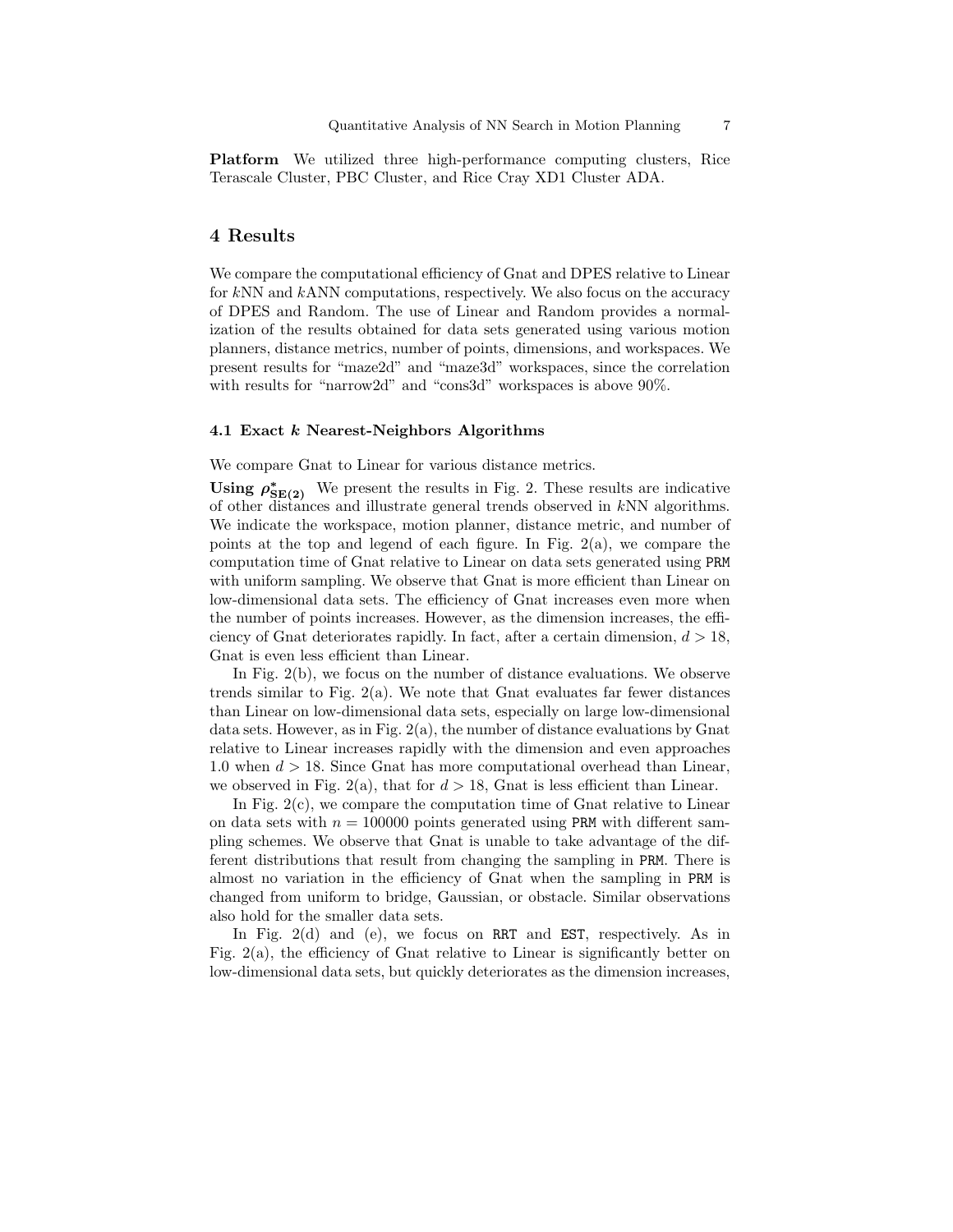

Fig. 2. Comparing Gnat to Linear when using  $\rho_{SE(2)}^*$ .

and becomes worse after the critical dimension. However, the critical dimension is higher for RRT and EST than for PRM due to the local nature of RRT and EST which create samples that are more distinctly clustered and, consequently, can be used by Gnat to eliminate certain distance computations.

Using  $\rho_{wSE(2)}^*$ ,  $\rho_{SE(3)}^*$ ,  $\rho_{wSE(3)}^*$ , and  $\rho_{L_2}^*$ . We present the results in Fig. 3. We compare the computation time of Gnat relative to Linear. The filled region indicates the variation in the efficiency of Gnat for the different PRM versions, while the dashed and dotted lines indicate the results obtained for EST and RRT, respectively. We show results only for data sets with  $n = 100000$  points, since we obtain similar results for the smaller data sets.

In Fig. 3(a), we focus on  $\rho_{wSE(2)}^*$ . As in the case of  $\rho_{SE(2)}^*$ , the efficiency of Gnat relative to Linear is at least one order of magnitude better on lowdimensional data sets, but rapidly decreases with the dimension. We note there is almost no variation in the efficiency of Gnat when the sampling in PRM is changed from uniform to bridge, Gaussian, or obstacle.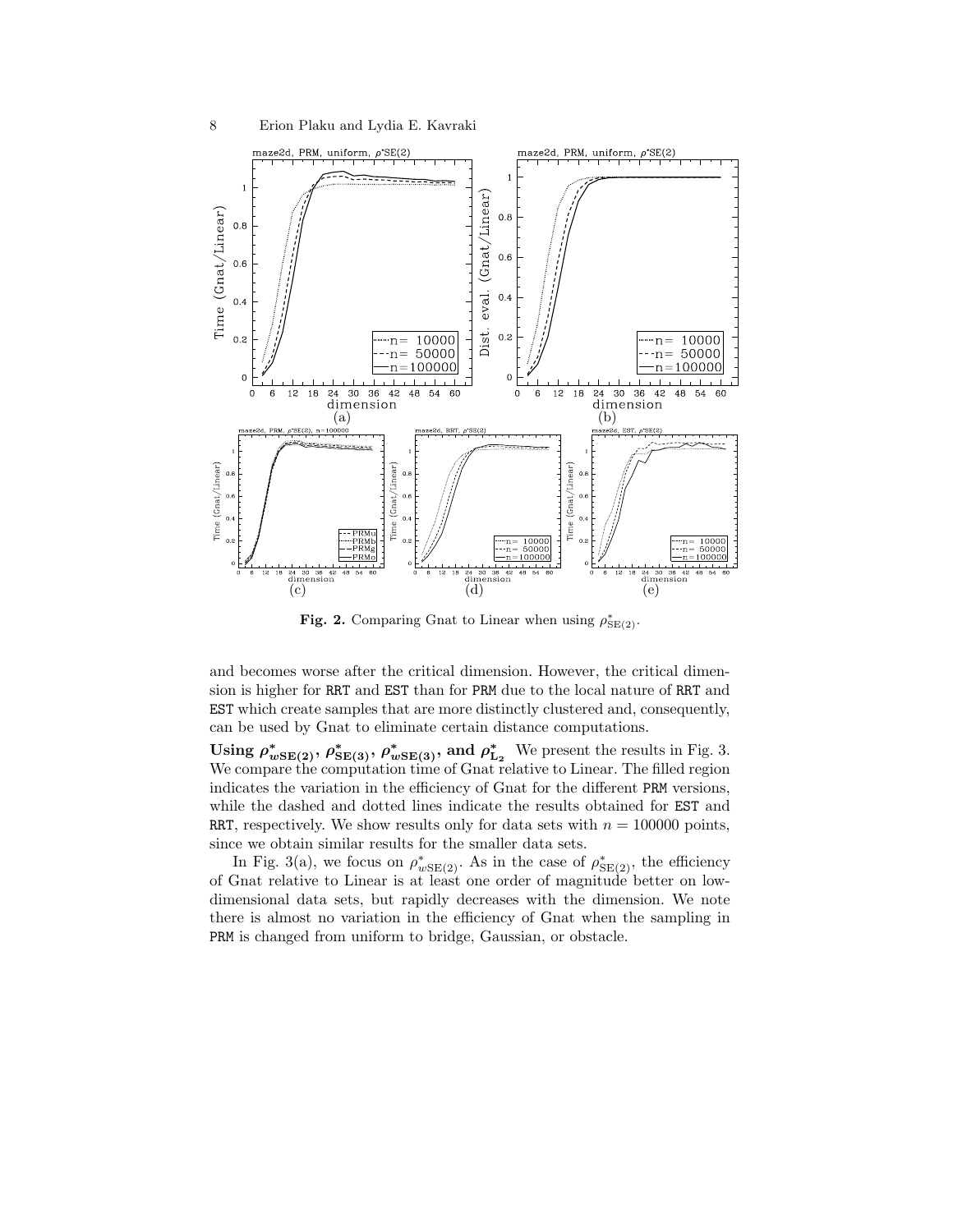

Fig. 3. Comparing Gnat to Linear when using  $\rho_{wSE(2)}^*$ ,  $\rho_{wSE(3)}^*$ ,  $\rho_{wSE(3)}^*$ , and  $\rho_{L_2}^*$ .

Similarly, in Fig. 3(b) and (c), we observe that when using  $\rho_{SE(3)}^*$  or  $\rho_{wSE(3)}^*$ , the efficiency of Gnat remains the same for PRM variants, but improves for RRT and EST due to the local sampling.

In Fig. 3(d), we focus on  $\rho_{\text{L}_2}^*$ . The efficiency of Gnat remains the same when PRM uses uniform, bridge, or obstacle sampling, as indicated by the small area of the shaded region, but decreases when Gaussian sampling is used. As before, due to the local sampling Gnat is more efficient when RRT and EST are used.

A comparison between Fig.  $2(c, d, e)$  and Fig.  $3(a)$  and between Fig.  $3(b)$ and Fig.  $3(c)$  indicates that in general the efficiency of Gnat is better when geodesic distances are used instead of weighted distances. Our intuition is that this is due to the decoupling of translational and rotational components which reduces the number of distinct clusters in the data set. As mentioned in Sect. 2.3, we obtained similar results for several different weighting schemes.

### 4.2 Approximate k Nearest-Neighbors Algorithms

In this section, we analyze the efficiency and accuracy of DPES using Linear and Random as the basis of comparison, respectively. We present results for various distance metrics. In the experiments presented in this section, DPES uses  $m = 15$  pivots for the projection. These results are indicative of the behavior of DPES. In the next section, we present results where we vary  $m$ .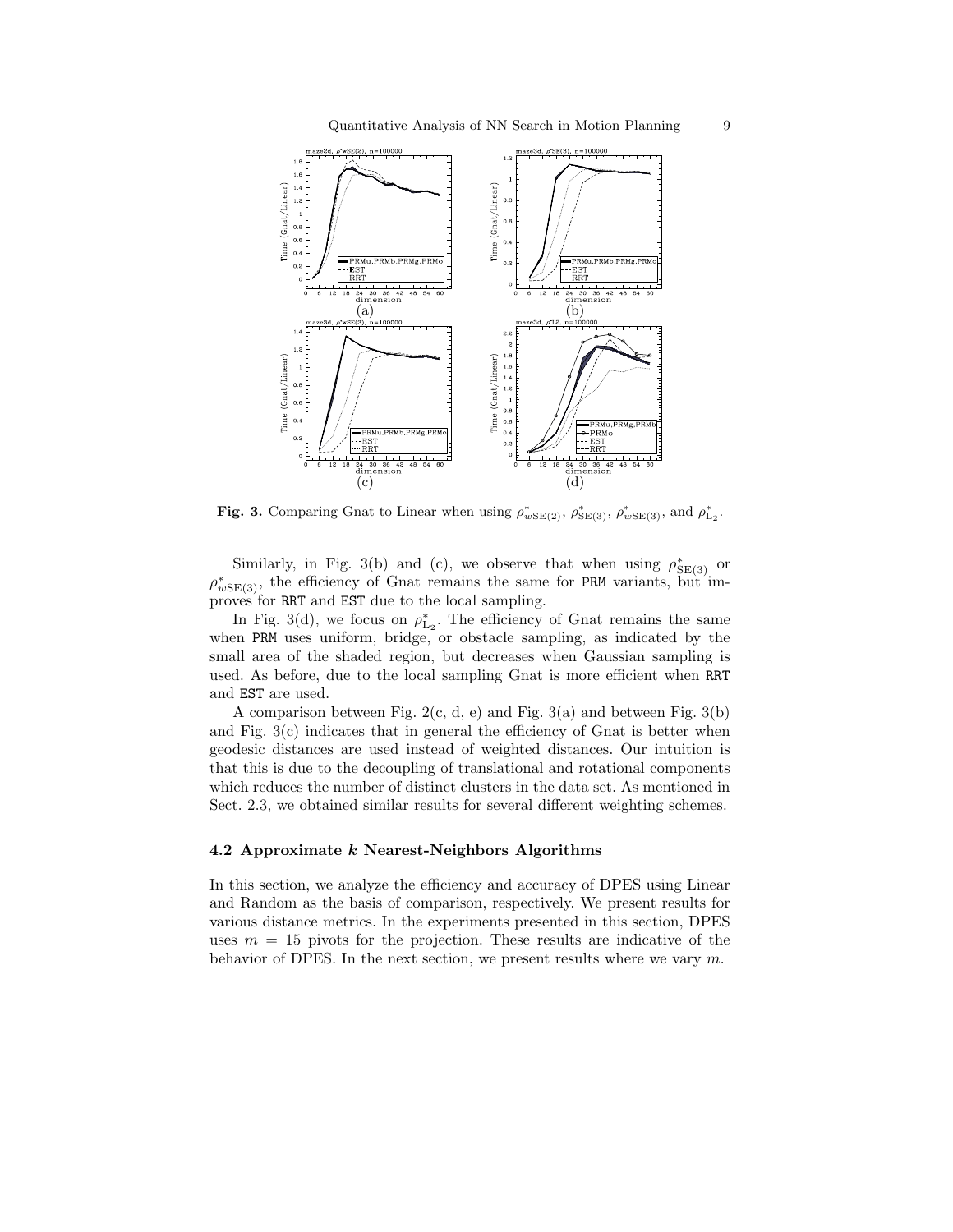

Fig. 4. kANN results for PRM and the  $\rho_{\text{SE}(2)}^{*}$  distance metric.

Using  $\rho_{SE(2)}^*$  We focus on PRM variants in Fig. 4 and RRT and EST in Fig. 5. In Fig. 4(a), we compare the computation time of DPES relative to Linear on data sets generated using PRM with uniform sampling. We observe that for low-dimensional and small data sets, DPES is less efficient than Linear, since data sets are projected onto  $\mathbb{R}^{15}$ . However, as the dimension increases, the efficiency of DPES relative to Linear improves rapidly. The improvement is even greater on the larger data sets.

In Fig. 4(b), we focus on distance evaluations for the same data sets as in Fig. 4(a). Recall that DPES uses  $L_2$  in  $\mathbb{R}^{15}$ , while Linear uses  $\rho_{SE(2)}^*$ . We note that although the number of distance evaluations by DPES relative to Linear increases with the dimension, it decreases with the number of points. In general, DPES evaluates only a fraction of distances to the query point.

In Fig. 4(c), we compare the computation time of DPES relative to Linear on data sets with  $n = 100000$  points generated using different PRM variants. We observe only small changes in the computational time of DPES when the sampling in PRM is changed from uniform to bridge, Gaussian, and obstacle. We obtain similar results for the smaller data sets as well.

In Fig. 4(d), we compare the rde error of Random and DPES on data sets with  $n = 100000$  points generated using PRM with uniform sampling. The rde error of Random is high on low-dimensional data sets but decreases with the dimension. This is due to the sparsity of data on high-dimensional spaces which as shown in [4] implies that the relative distances between points decrease as the dimension increases. On the other hand, the rde error of DPES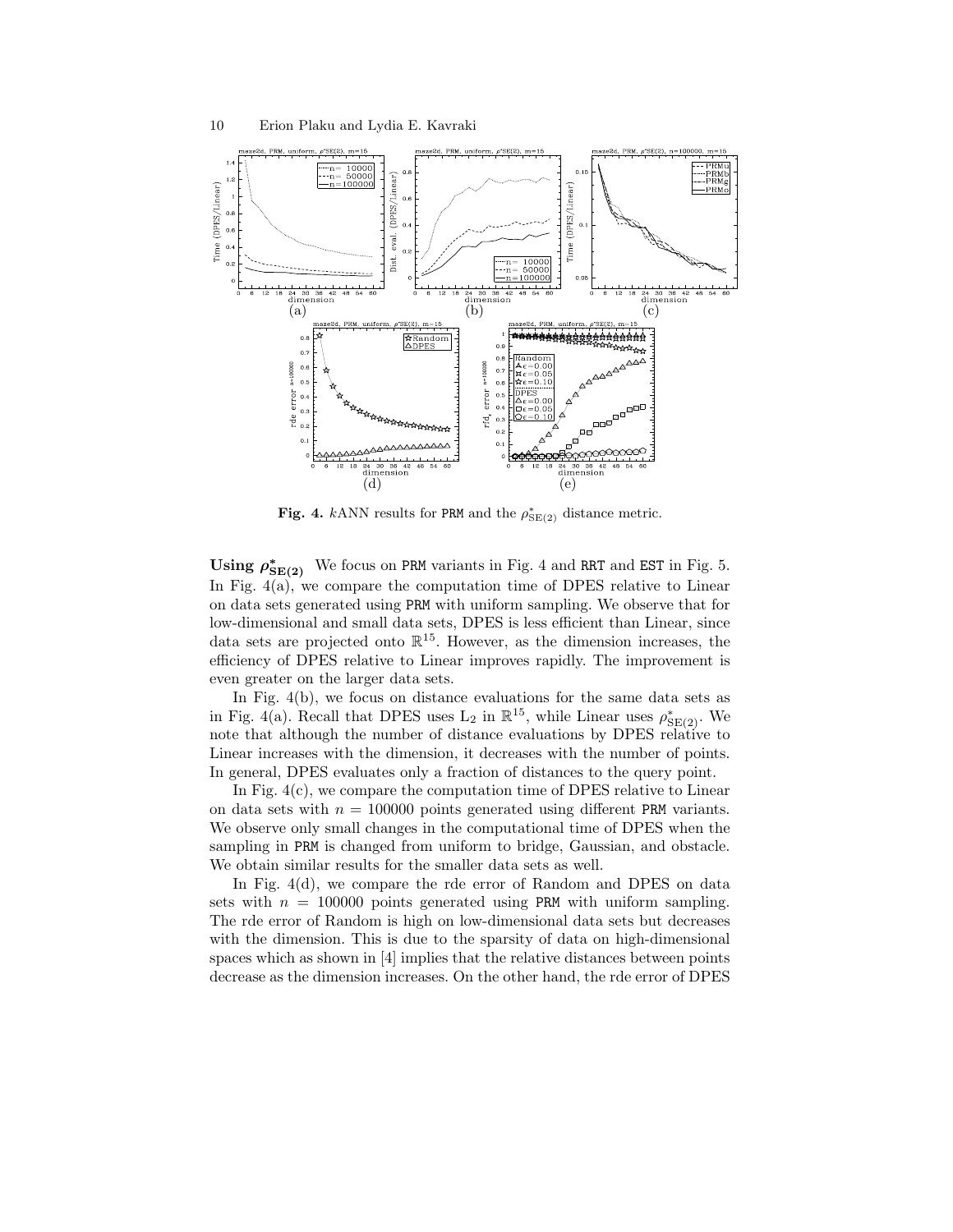



Fig. 5. kANN results for RRT and EST and the  $\rho_{\text{SE}(2)}^*$  distance metric.

is small on low-dimensional data sets but increases, although only slightly, with the dimension. The increase in the rde error of DPES is a consequence of the projection onto a low-dimensional Euclidean space, i.e.,  $\mathbb{R}^{15}$ . In all cases however the rde error of DPES relative to Random is at least 2.5 times smaller.

In Fig. 4(e), we focus on the rfd error using the same data sets as in Fig. 4(d). The rfd error of Random remains very high even when the dimension increases. Such high values indicate that even though relative distances between points decrease with the dimension, as seen in Fig. 4(d), there is a clear distinction between the nearest neighbors and other points in the data set. A similar observation has also been made in [12], where it is shown that under certain conditions nearest neighbors are meaningful on high-dimensional data sets. In the case of DPES, we observe that the rfd error increases with the dimension. The increase is more rapid when  $\epsilon = 0.00$ . This is expected since rfd<sub>0.00</sub> indicates how many points in  $\text{ANN}_S(s_i, k)$  are not in  $\text{NN}_S(s_i, k)$ . However, as  $\epsilon$  increases, the rfd error of DPES decreases significantly and for  $\epsilon = 0.10$  comes close to zero even on the high-dimensional data sets.

The accuracy results in Fig. 4(d) and (e) indicate that although the approximate nearest neighbors computed by DPES are not the same as the exact nearest neighbors, the differences between them are small. In Sect. 4.3, we show how to further improve the accuracy of DPES.

In Fig. 5(a) and (d), we compare the efficiency of DPES relative to Linear on data sets generated using RRT and EST, respectively. As in the case of PRM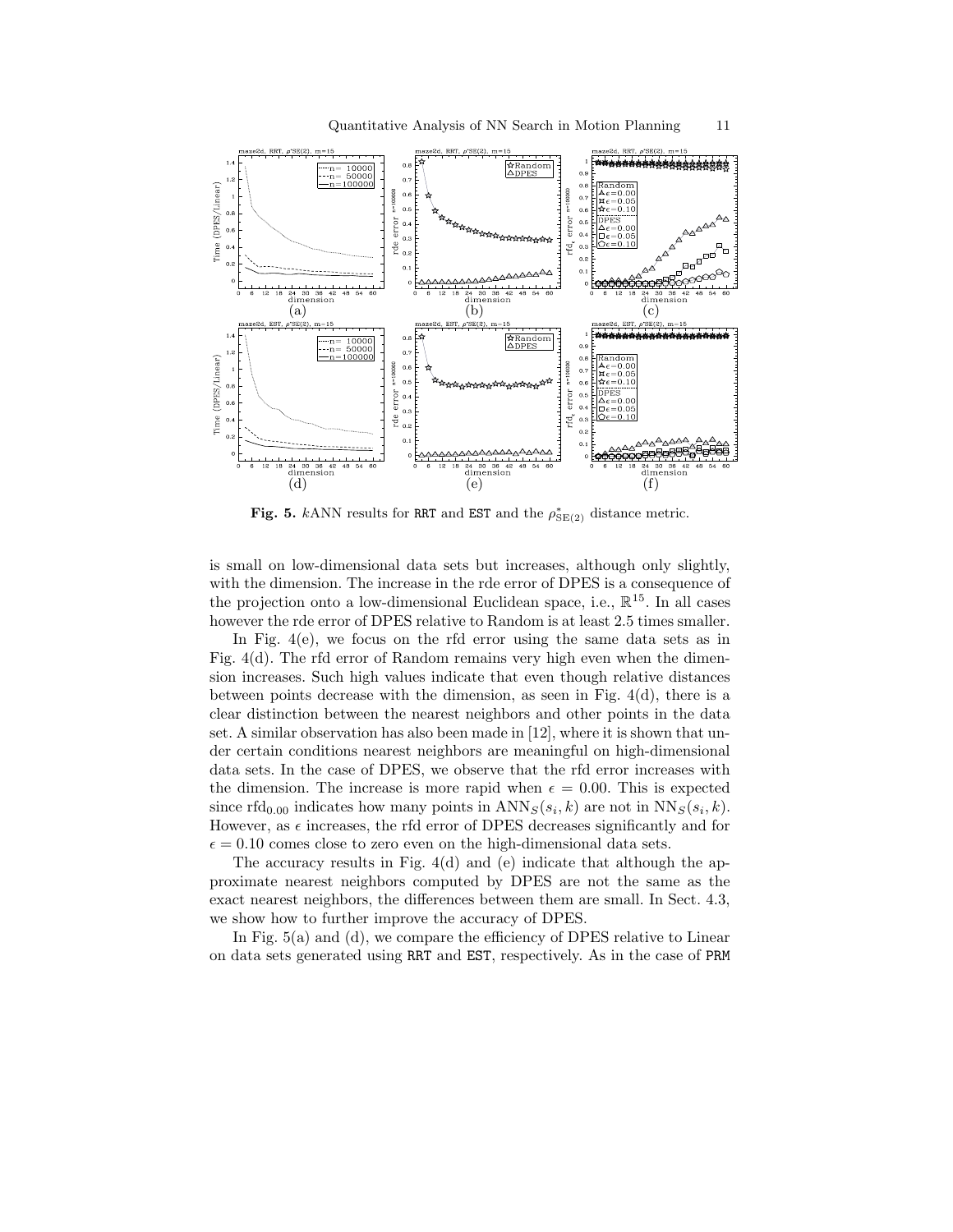#### 12 Erion Plaku and Lydia E. Kavraki

in Fig.  $4(a)$ , the relative efficiency improves rapidly with the dimension and for  $d > 12$ , DPES is several times faster than Linear.

In Fig.  $5(b)$  and (e), we compare the rde error of Random and DPES on data sets with  $n = 100000$  points generated using RRT and EST, respectively. We obtain similar results on the smaller data sets. In addition to the observations made for Fig.  $4(d)$ , we note that for RRT and especially EST the rde error of Random is larger while the rde error of DPES is smaller than for PRM. This is due to the local sampling of RRT and EST, which generate data sets where relative distances between points are more distinct, especially in the case of EST which expands slower than RRT. Consequently, the likelihood that a random point is a nearest neighbor decreases while the projection done by DPES better preserves the relative distances between points.

In Fig.  $5(c)$  and  $(f)$ , we focus on the rfd error using the same data sets as in Fig.  $5(b)$  and (e). In addition to the observations made for Fig.  $4(e)$ , we note that the rfd error of Random remains high, while the rfd error of DPES decreases when RRT and especially EST are used instead of PRM. In fact, in the case of EST, even the rfd<sub>0.00</sub> error of DPES is less than 0.1, which indicates that DPES computes above 90% of the exact nearest neighbors.

Using  $\rho_{wSE(2)}^*$ ,  $\rho_{SE(3)}^*$ ,  $\rho_{wSE(3)}^*$ , and  $\rho_{L_2}^*$  We summarize the results obtained for the other distance metrics in Table 2. We focus on data sets with  $n = 100000$  points and  $d = 60$  dimensions generated using the "maze2d" and "maze3d" workspaces. The results for the other data sets are similar. For each motion planner, we present the computation time of DPES relative to Linear and the rde and rfd<sub>e</sub>,  $\epsilon \in \{0.00, 0.05, 0.10\}$ , errors of DPES and Random.

As in the case of  $\rho_{\mathrm{SE}(2)}^{*}$ , DPES is more efficient than Linear. The improvements vary between  $2-4$  and  $12-16$  times on the high-dimensional data sets, in the worst and best cases, corresponding to  $\rho_{\mathrm{L}_2}^*$  and  $\rho_{\mathrm{SE}(3)}^*$ , respectively. In addition, the efficiency of DPES remains almost the same when the sampling in PRM is changed from uniform to bridge, Gaussian, or obstacle. However, DPES is generally more efficient in the case of RRT and EST.

We observe in Table 2 that DPES achieves high quality especially in the case of  $\rho_{\text{L}_2}^*$ . The small values of rde indicate that approximate nearest neighbors computed by DPES are very close to exact nearest neighbors. This is further confirmed by the small values of the rfd error of DPES for  $\epsilon \geq 0.05$ when  $\rho_{L_2}^*$  is used and  $\epsilon \geq 0.10$  when the other distance metrics are used.

## 4.3 Improving the Quality of kANN Queries Computed by DPES

The quality of DPES can be improved by increasing the dimension of the Euclidean space onto which data sets are projected. The results in Sect. 4.2 are obtained by using  $m = 15$  pivots. In Fig. 6, we present results where we vary the number of pivots  $m \in \{10, 30, 50\}$ . We focus on large data sets generated using  $\rho_{\mathrm{SE}(2)}^{*}$  and PRM with uniform sampling, since we obtain similar results with the other data sets and distance metrics.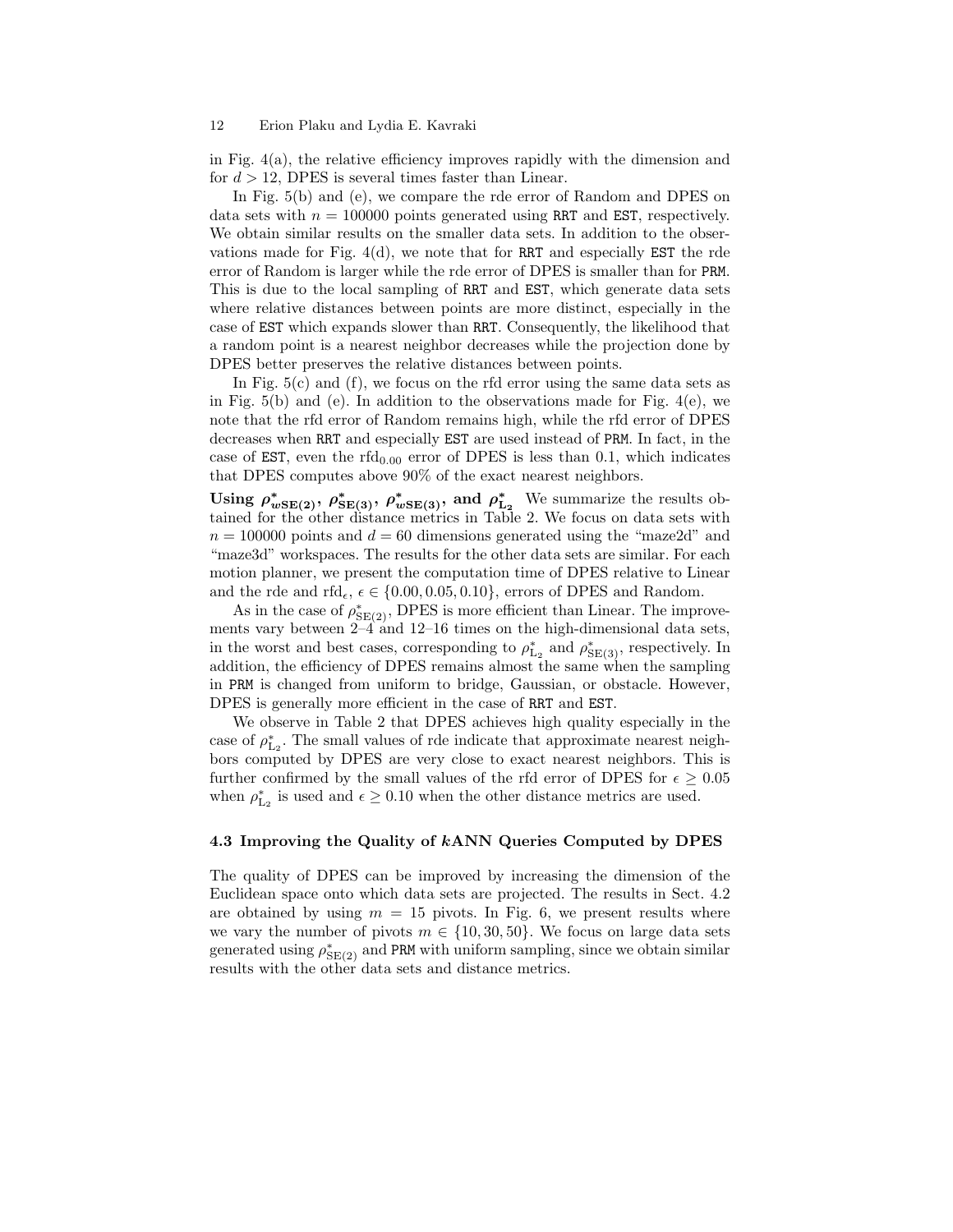|              |                                | Accuracy ( $\bullet$ DPES *Random) |                 |                |                   |                        |                   |                        |                              |                                                  |
|--------------|--------------------------------|------------------------------------|-----------------|----------------|-------------------|------------------------|-------------------|------------------------|------------------------------|--------------------------------------------------|
| $n = 100000$ | Efficiency                     |                                    |                 | rfd            |                   |                        |                   |                        |                              |                                                  |
| $d=60$       | $(t_{\rm DPS}/t_{\rm Linear})$ |                                    | rde<br>$^\star$ |                | $\epsilon = 0.00$ |                        | $\epsilon = 0.05$ |                        | $\epsilon = 0.10$<br>$\star$ |                                                  |
| PRMu         | 0.40                           | 0.07                               |                 | 0.17 0.80      |                   |                        |                   |                        |                              | $0.99 0.46 \t 0.95 0.04 \t 0.84 \rho_{wSE(2)}^*$ |
| PRMb         | 0.38                           | 0.06                               |                 | 0.17 0.79      |                   | 0.99 0.42              |                   | 0.95 0.04              | 0.84                         |                                                  |
| PRMg         | 0.42                           | 0.07                               |                 | 0.1710.80      |                   | $0.99 \, 0.45$         |                   | 0.95 0.05              | 0.84                         |                                                  |
| PRMo         | 0.39                           | 0.06                               |                 | 0.17 0.79      |                   | $0.99\,0.42$           |                   | 0.96 0.03              | 0.85                         |                                                  |
| <b>RRT</b>   | 0.36                           | 0.06                               |                 | $0.28\,0.54$   |                   | $0.99\,0.30$           |                   | 0.97 0.06              | 0.93                         |                                                  |
| <b>EST</b>   | 0.24                           | 0.03                               |                 | 0.49 0.14      |                   | 0.99 0.08              |                   | 0.98 0.06              | 0.98                         |                                                  |
| PRMu         | 0.08                           | 0.07                               |                 | 0.19 0.78      |                   | 0.99 0.45              |                   | 0.96 0.08              |                              | $0.88 \rho^*_{SE(3)}$                            |
| PRMb         | 0.08                           | 0.07                               |                 | $0.19\ 0.79$   |                   | 0.98 0.46              |                   | 0.96 0.08              | 0.88                         |                                                  |
| PRMg         | 0.08                           | 0.07                               |                 | $0.19 \, 0.78$ |                   | $\overline{0.99}$ 0.46 |                   | 0.96 0.09              | 0.89                         |                                                  |
| PRMo         | 0.08                           | 0.07                               |                 | $0.19\,0.80$   |                   | 0.99 0.51              |                   | 0.96 0.11              | 0.88                         |                                                  |
| <b>RRT</b>   | 0.06                           | 0.05                               |                 | $0.25\,0.55$   |                   | 0.99 0.20              |                   | 0.97 0.02              | 0.94                         |                                                  |
| <b>EST</b>   | 0.07                           | 0.06                               |                 | $0.25 \, 0.58$ |                   | $0.99 \, 0.27$         |                   | 0.97 0.06              | 0.94                         |                                                  |
| PRMu         | 0.14                           | 0.07                               |                 | 0.17 0.81      |                   | $0.99 \, 0.48$         |                   | 0.95 0.07              |                              | $\sqrt{0.84} \rho_{wSE(3)}^*$                    |
| PRMb         | 0.15                           | 0.07                               |                 | 0.1710.81      |                   | 0.99 0.49              |                   | $\overline{0.96}$ 0.08 | 0.85                         |                                                  |
| PRMg         | 0.14                           | 0.07                               |                 | 0.1710.82      |                   | 0.99 0.49              |                   | 0.96 0.09              | 0.86                         |                                                  |
| PRMo         | 0.14                           | 0.07                               |                 | 0.1710.82      |                   | 0.99 0.50              |                   | 0.95 0.10              | 0.85                         |                                                  |
| <b>RRT</b>   | 0.11                           | 0.05                               |                 | $0.25\,0.56$   |                   | $0.99\overline{0.22}$  |                   | 0.97 0.03              | 0.95                         |                                                  |
| <b>EST</b>   | 0.11                           | 0.05                               |                 | $0.25 \, 0.57$ |                   | $0.99 \, 0.25$         |                   | 0.97 0.04              | 0.94                         |                                                  |
| PRMu         | 0.50                           | 0.02                               |                 | $0.24\,0.39$   |                   | 0.99 0.04              |                   | 0.97 0.00              | $0.94 \rho_{L_2}^*$          |                                                  |
| PRMb         | 0.46                           | 0.02                               |                 | $0.24\ 0.38$   |                   | 0.99 0.03              |                   | 0.97 0.00              | 0.94                         |                                                  |
| PRMg         | 0.49                           | 0.02                               |                 | $0.24 \, 0.37$ |                   | $0.99\,0.04$           |                   | 0.97 0.00              | 0.94                         |                                                  |
| PRMo         | 0.46                           | 0.03                               |                 | $0.22\,0.45$   |                   | 0.99 0.07              | 0.97 0.01         |                        | 0.93                         |                                                  |
| <b>RRT</b>   | 0.29                           | 0.01                               |                 | 0.2910.20      |                   | 0.99 0.00              |                   | 0.98 0.00              | 0.96                         |                                                  |
| <b>EST</b>   | 0.44                           | 0.01                               |                 | $0.28\,0.14$   |                   | 0.99 0.00              |                   | 0.98 0.00              | $\overline{0.95}$            |                                                  |

Table 2. Summary of kANN results for various distance metrics.

In Fig.  $6(a)$ , we compare the computation time of DPES relative to Linear. As expected, the computation time of DPES relative to Linear increases as the number of pivots increases. However, even for  $m = 50$ , DPES is still several times faster than Linear. As the dimension increases, the improvement in the computation time of DPES relative to Linear increases as well.

In Fig.  $6(b)$ , we focus on the rde error of DPES. As before, we observe that the rde error of DPES increases with the dimension but still remains small even when  $d = 60$  and  $m = 10$ . Furthermore, as the number of pivots increases, the rde error of DPES quickly approaches zero.

In Fig. 6(c), we focus on the rfd error for  $\epsilon = 0.00$ . We note that the  $rfd<sub>0.00</sub>$  error of DPES increases with the dimension but decreases rapidly as the number of pivots increases. In fact, when  $d = 54$  and  $m = 50$ , the rfd<sub>0.00</sub> error is less than 0.20. This indicates that DPES includes at least 80% of the exact  $k$  nearest neighbors in the computed approximate  $k$  nearest neighbors.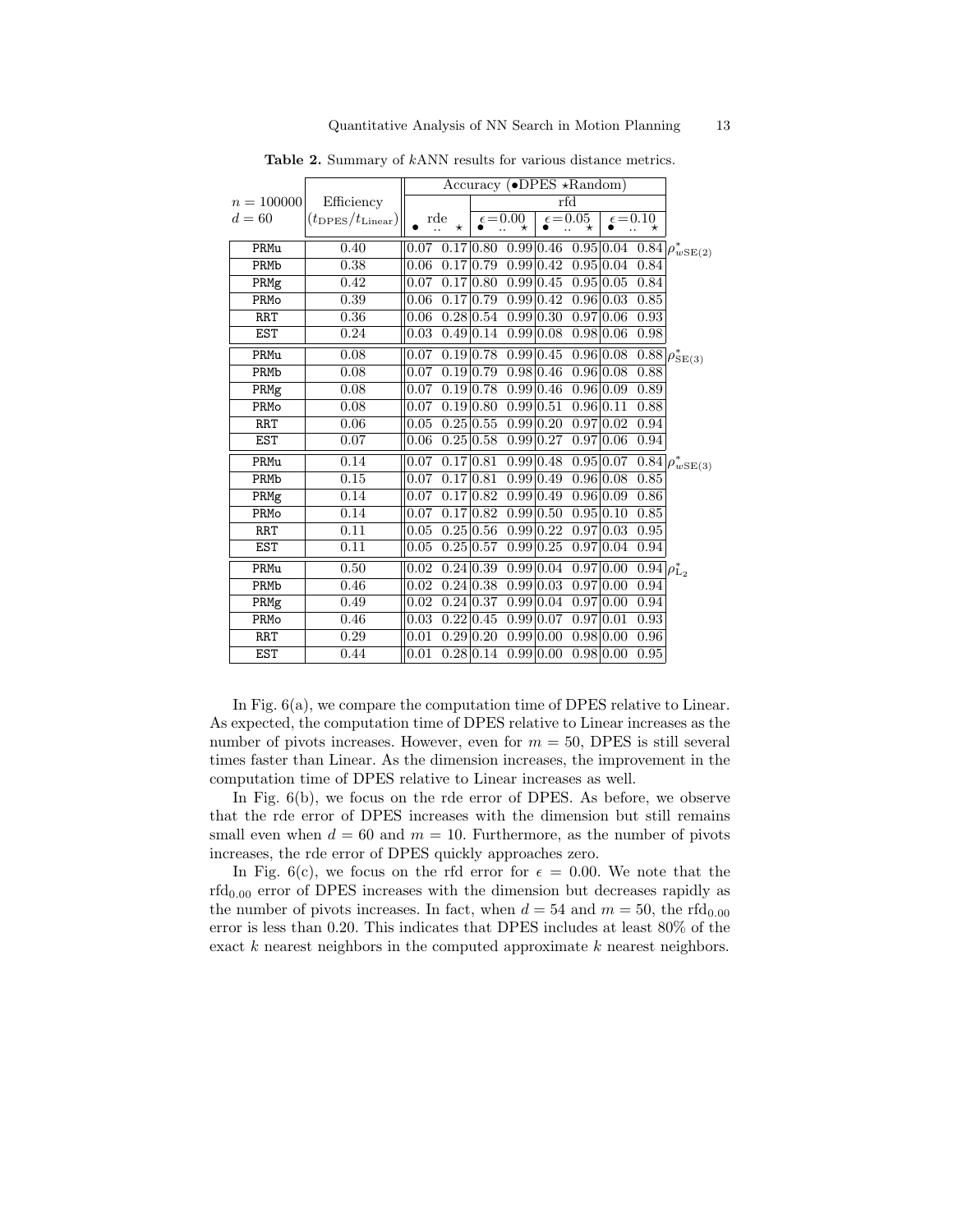

Fig. 6. Improved kANN results for PRM and the  $\rho_{\text{SE}(2)}^*$  distance metric.

In Fig. 6(d), we focus on the rfd error for  $\epsilon = 0.05$ . We again note that the rfd<sub>0.05</sub> error of DPES increases with the dimension but decreases rapidly and approaches 0 as the number of pivots increases. In fact, when  $m = 50$ , the rfd<sub>0.05</sub> error of DPES is 0.00, i.e., all the approximate nearest neighbors are no more than 1.05 times farther away from the k-th nearest neighbor.

# 5 Discussion

In this work, we quantitatively analyzed exact and approximate nearestneighbors algorithms for points obtained from sampling-based motion planning methods in high-dimensional problems.

Our analysis indicates that the computational efficiency of exact nearestneighbors algorithms deteriorates rapidly as the dimension increases. After a critical dimension, which in our experiments varied between 15 and 30, exact nearest-neighbors algorithms evaluate almost as many distances as the brute-force Linear method and are thus impractical when a considerably large number of samples is necessary for solving motion planning problems.

Motivated by the impracticality of exact nearest-neighbors algorithms on high-dimensional motion planning problems, we developed a simple approximate nearest-neighbors algorithm, DPES, which achieves high computational efficiency and only a negligible loss in accuracy. The computational efficiency of DPES relative to Linear improves rapidly as the dimension increases. This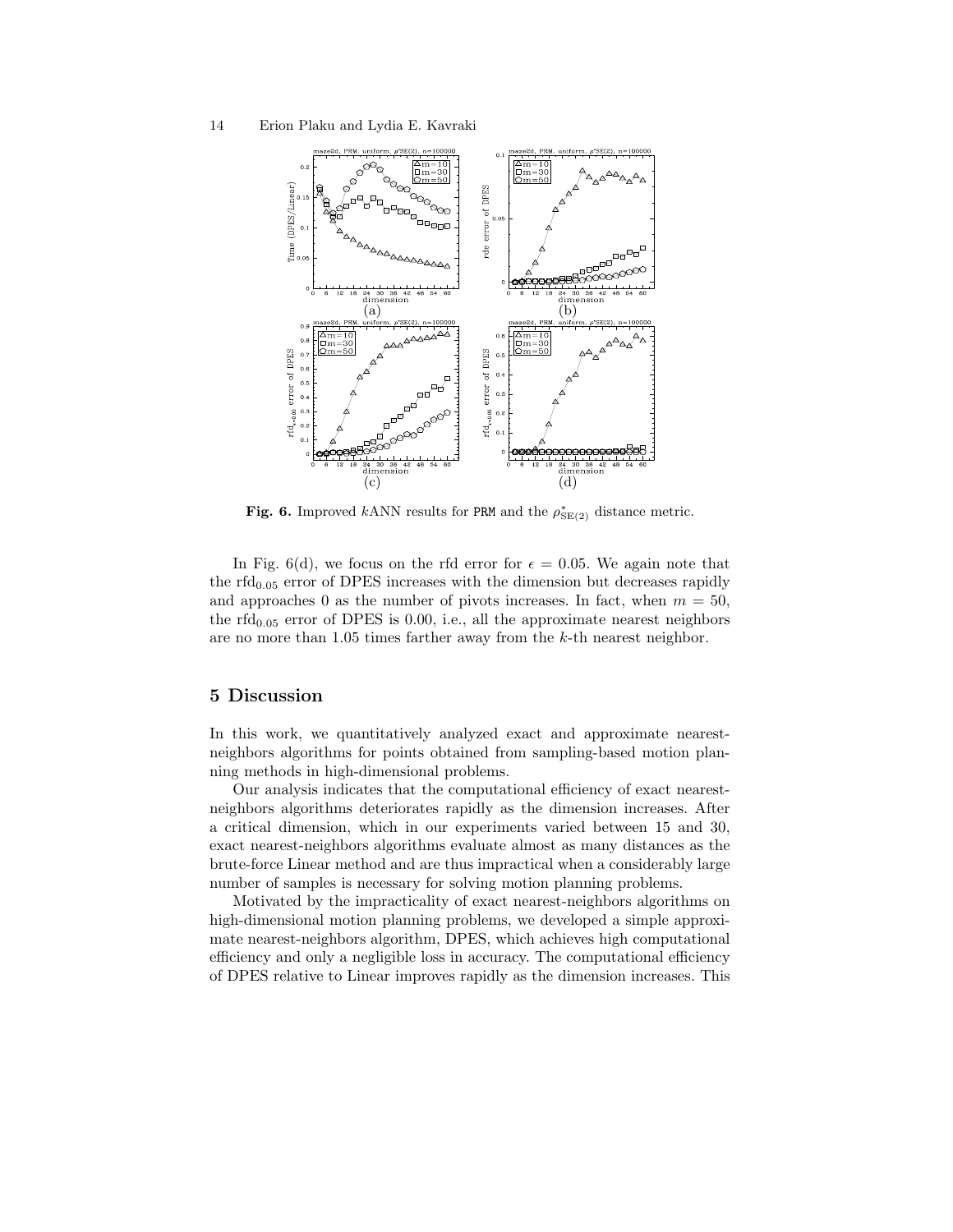is due to (i) the distance-based projection of high-dimensional data sets onto low-dimensional Euclidean spaces reduces to a certain extent the computational dependencies on the dimension (ii) the number of distance computations by DPES relative to Linear is only a small fraction; and (iii) DPES uses L<sub>2</sub> which is computationally more efficient than  $\rho_{SE(2)}^*$ ,  $\rho_{SE(2)}^*$ ,  $\rho_{wSE(3)}^*$ ,  $\rho_{wSE(3)}^{*}$ , or  $\rho_{L_2}^{*}$ . Our analysis also shows that DPES is highly accurate. In the computed queries, DPES includes many of the exact nearest neighbors and the rest are close to the exact nearest neighbors.

Since in motion planning the purpose of nearest neighbors is to provide candidates which the local planner can connect to the query point, using approximate nearest neighbors that are similar to exact nearest neighbors may indeed be sufficient. This paper shows that in high-dimensional motion planning problems nearest neighbors can be computed more efficiently by using highly accurate approximate nearest-neighbors algorithms, such as DPES, instead of exact nearest-neighbors algorithms.

Acknowledgement. Work on this paper by the authors has been supported in part by NSF 0205671, NSF 0308237, ATP 003604-0010-2003, NIH GM078988, and a Sloan Fellowship to LK. The Rice Terascale Cluster, PBC Cluster, and Rice Cray XD1 Cluster ADA used in this work are supported by EIA 0216467, CNS 0454333, CNS 0421109, AMD, Cray, Intel, and Hewlett Packard.

## References

- 1. N. M. Amato, B. Bayazit, L. Dale, C. Jones, and D. Vallejo. OBPRM: An obstacle-based PRM for 3d workspaces. In P. Agarwal, L. E. Kavraki, and M. Mason, editors, Robotics: The Algorithmic Perspective, pages 156–168. AK Peters, 1998.
- 2. S. Arya, D. M. Mount, and S. Nathan. An optimal algorithm for approximate nearest neighbor searching in fixed dimensions. Journal of the ACM, 45(6):891– 923, 1998.
- 3. A. Atramentov and S. M. LaValle. Efficient nearest neighbor searching for motion planning. In IEEE International Conference on Robotics and Automation, pages 632–637, Washington, DC, 2002.
- 4. K. Beyer, J. Goldstein, R. Ramakrishnan, and U. Shaft. When is "nearest neighbor" meaningful? Lecture Notes in Computer Science, 1540:217–235, 1999.
- 5. V. Boor, M. H. Overmars, and A. F. van der Stappen. The gaussian sampling strategy for probabilistic roadmap planners. In IEEE International Conference on Robotics and Automation, pages 1018–1023, Detroit, MI, 1999.
- 6. A. Borodin, R. Ostrovsky, and Y. Rabani. Lower bounds for high dimensional nearest neighbor search and related problems. In ACM Symposium on Theory of Computing, pages 312–321, Atlanta, GA, 1999.
- 7. S. Brin. Near neighbor search in large metric spaces. In International Conference on Very Large Data Bases, pages 574–584, San Francisco, California, 1995.
- 8. F. Bullo and R. M. Murray. Proportional derivative (PD) control on the Euclidean group. In European Control Conference, pages 1091–1097, Rome, Italy, 1995.